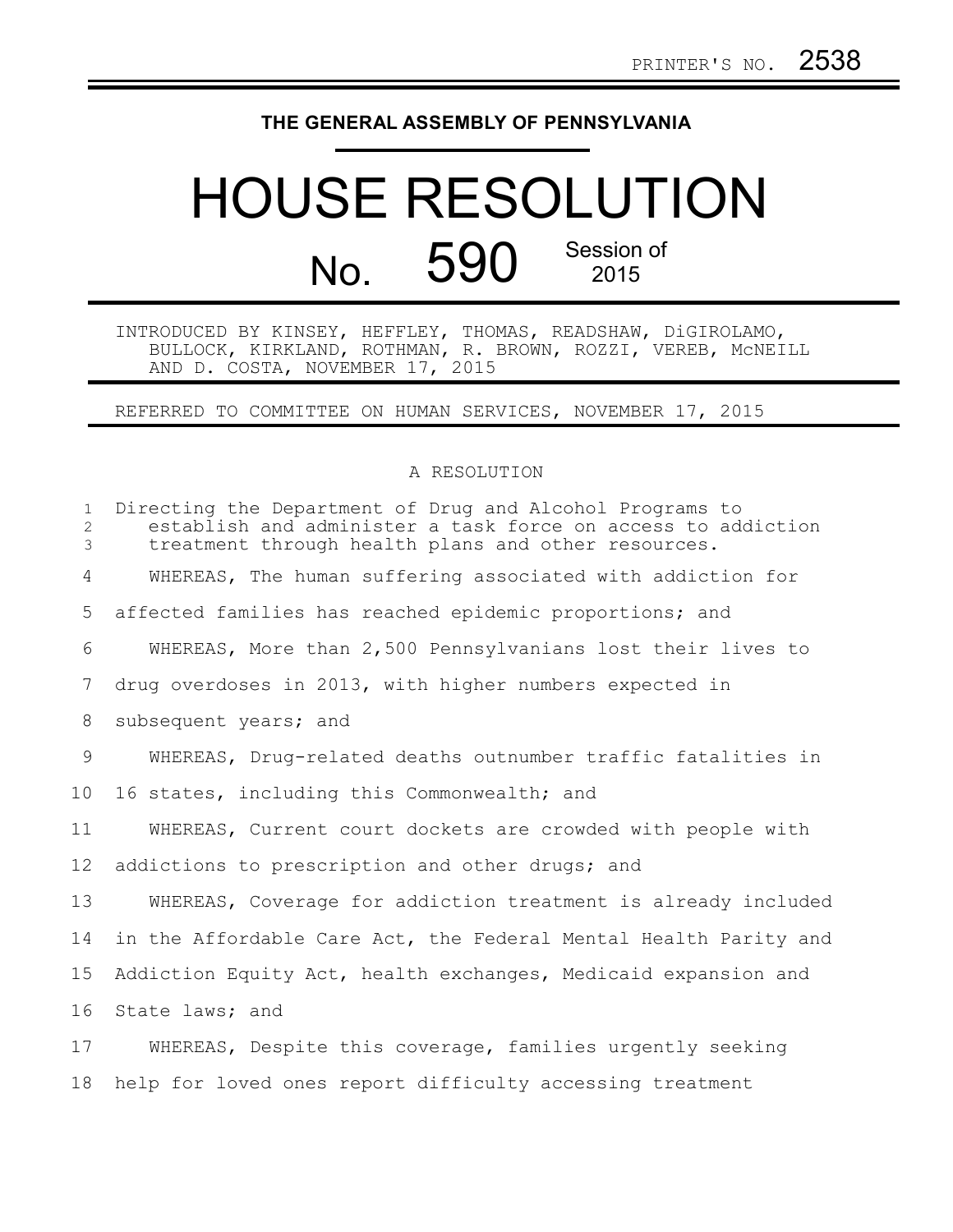resources; and 1

WHEREAS, Funding for addiction treatment through single county authorities for drugs and alcohol has been reduced and is severely limited; therefore be it 2 3 4

RESOLVED, That the House of Representatives direct the Department of Drug and Alcohol Programs to establish and convene a task force to examine existing laws and identify methods and procedures to assist consumers in accessing treatment; and be it further 5 6 7 8 9

RESOLVED, That the task force led by the Department of Drug and Alcohol Programs include representatives from the Department of Health, the Department of Human Services, the Insurance Department, licensed addiction treatment programs, parents and loved ones or patient advocates who have specifically had problems regarding benefits coverage; and be it further RESOLVED, That the task force review compliance with all relevant current laws, regulations, agreements and other legal requirements and review tools that are available to evaluate, monitor, report and audit or otherwise assist consumers in accessing addiction treatment through current laws; and be it further 10 11 12 13 14 15 16 17 18 19 20 21

RESOLVED, That the task force gather facts from public hearings and accept and review any briefs or comments submitted by any stakeholder; and be it further 22 23 24

RESOLVED, That parents, siblings, family members and others who have lost loved ones are welcome to submit testimony for the record; and be it further 25 26 27

RESOLVED, That the Department of Drug and Alcohol Programs and its task force prepare a report for the General Assembly, including, but not limited to, legislative and regulatory 28 29 30

20150HR0590PN2538 - 2 -